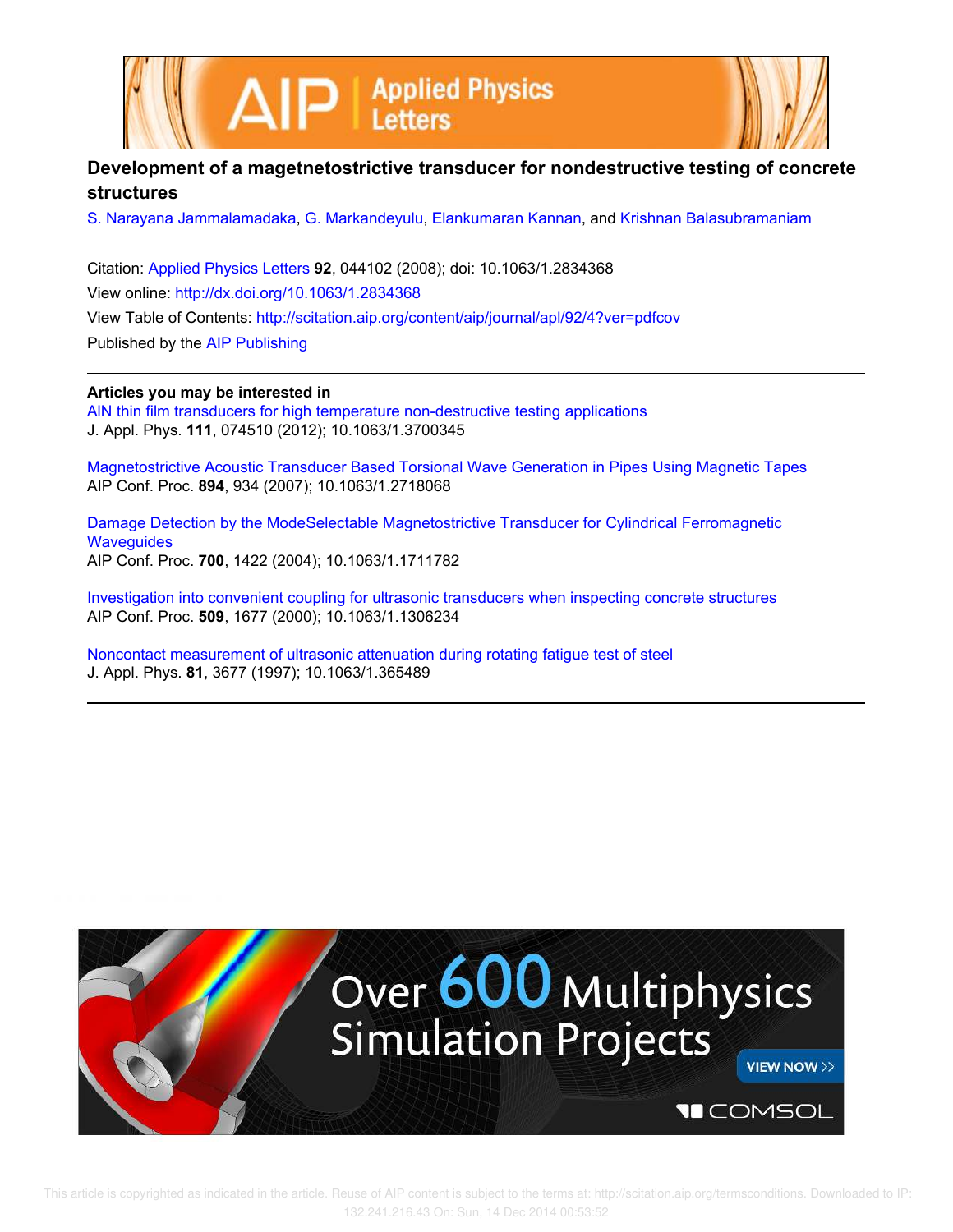## **Development of a magetnetostrictive transducer for nondestructive testing of concrete structures**

S. Narayana Jammalamadaka and G. Markandeyulu<sup>a)</sup>

*Magnetism and Magnetic Materials Laboratory, Department of Physics, Indian Institute of Technology Madras, Chennai-600 036, India*

Elankumaran Kannan and Krishnan Balasubramaniam *Center for Non Destructive Evaluation and Department of Mechanical Engineering, Indian Institute of Technology Madras, Chennai-600 036, India*

(Received 6 September 2007; accepted 10 December 2007; published online 29 January 2008)

A magnetostrictive transducer operating at 100 kHz using rare earth transition metal giant magnetostrictive material for nondestructive testing (NDT) applications was designed and fabricated. The giant magnetostrictive  $Tb_{0.3}Dy_{0.7}Fe_2$  material was chosen as the active element for the present purpose. From the impedance measurements, the resonant frequency of the transducer is found to be 100 kHz. The performance of the transducer was validated by carrying out NDT on a test concrete block with delaminated regions, using the ultrasonic through-transmission technique and the pitch-catch method. © *2008 American Institute of Physics*. DOI: 10.1063/1.2834368

Giant magnetostriction has been observed in several  $RFe<sub>2</sub>$  compounds and several applications have been reported $1-9$  and one such application is ultrasonic nondestructive testing (NDT). RFe<sub>2</sub> intermetallics have larger strain capabilities compared to the piezoelectric ceramic material that make the  $RFe<sub>2</sub>$  materials more suitable as active elements in high power electroacoustic transducers than the latter.<sup>10</sup> Current ultrasonic NDT methodologies for evaluation of thick concrete structures are limited by the high attenuation (caused by scattering from particulates) of the output power of the (piezoelectric) transducers. Attenuation coefficients of  $-0.7$  dB/mm  $(-17.8$  dB/in.) at 200 kHz and  $-2.7$  dB/mm  $(-68.6$  dB/in.) at 800 kHz have been measured in concrete. Moreover, signal-to-noise ratio is generally low in concrete due to the scatterings from grains, reinforcements, etc., and this could hide meaningful signal information; this cannot be improved by time averaging because in most cases, the noise is coherent. In the pulse echo ultrasonic testing methods, as the wave has to travel twice the depth due to reflection, the attenuation is enhanced.

Impact echo has been the preferred method of nondestructive inspection of concrete. Impact echo is a common point test method employed to determine the integrity of concrete structures. $\frac{11-13}{11}$  However, in this method, extremely low frequencies  $(1-20 \text{ kHz})$ , where attenuation is less pronounced, are employed and these make this method more acceptable for testing concrete structures for gross defects such as delaminations and wall thinning. The resolution of flaws in a material depends on the frequency of the ultrasonic wave used for inspection. At higher frequencies, the resolution of defects is better. However, as the frequency increases, the penetration capability of the ultrasonic waves decreases due to higher attenuation. This is particularly true during the preferred one-side-access pulse-echo mode of inspection since the wave has to travel to the flaw and back. Also, materials such as concrete attenuate the high frequency sound waves significantly, leading to severe limitation in the resolution of damage detection, particularly when they are thick. Therefore, it was of interest to develop a 100 kHz magnetostrictive transducer that generates high strain excitation into the structure and to characterize its performance for the inspection of defects in concrete structures. Giant magnetostrictive  $Tb_0$ ,  $Dy_0$ ,  $Fe_2$  material was chosen as the active element for the present purpose. Nondestructive testing measurements were carried out on a test concrete block using both the ultrasonic through transmission technique and the pitch-catch method.

 $Tb_{0.3}Dy_{0.7}Fe_2$  was prepared by arc melting the stoichiometric amounts of high-purity elements (Tb, Dy: 99.9% and Fe: 99.95%) in high purity argon atmosphere. The ingot was melted several times to ensure homogeneity and the total weight loss was found to be less than 0.5%. Subsequently, the ingot was zone melted in vacuum in an induction furnace (Pillar Induction, Chennai, India), in order to obtain the grain oriented sample, employing a pulling (the coil, upward) rate of 0.05 mm/s. The zoned rods were wrapped in tantalum foils and were annealed at 900 °C in evacuated quartz tubes for one week. Powder x-ray diffraction (XRD) patterns were taken for the compound using Fe  $K\alpha$  radiation. Magnetostriction measurements on the grain oriented rods were carried out using the strain gauge method. The impedance measurements on the developed magnetostrictive transducer were carried out to determine the resonance frequency of the transducer. Both the ultrasonic through transmission technique and pitch-catch method were used in order to test the transducer.

From the powder XRD patterns, it was confirmed that  $Tb_{0.3}Dy_{0.7}Fe_2$  formed in the cubic Laves phase structure. The lattice parameter was determined using powder XRD patterns and was found to be 7.321 Å, which is in agreement with the literature value.<sup>14</sup> Figure 1 shows the magnetostriction  $(\lambda - H)$  graph for Tb<sub>0.3</sub>Dy<sub>0.7</sub>Fe<sub>2</sub>. The magnetostriction at 10 kOe is found to be  $1279\times10^{-6}$ . For the design of the transducer, the following characteristics of the active element  $(rod)$  were used: $10$ 

 $(b)$ Young's modulus as  $4.5 \times 10^{10}$  N/m<sup>2</sup>,

 $(a)$ magnetomechanical coupling coefficient as 0.62,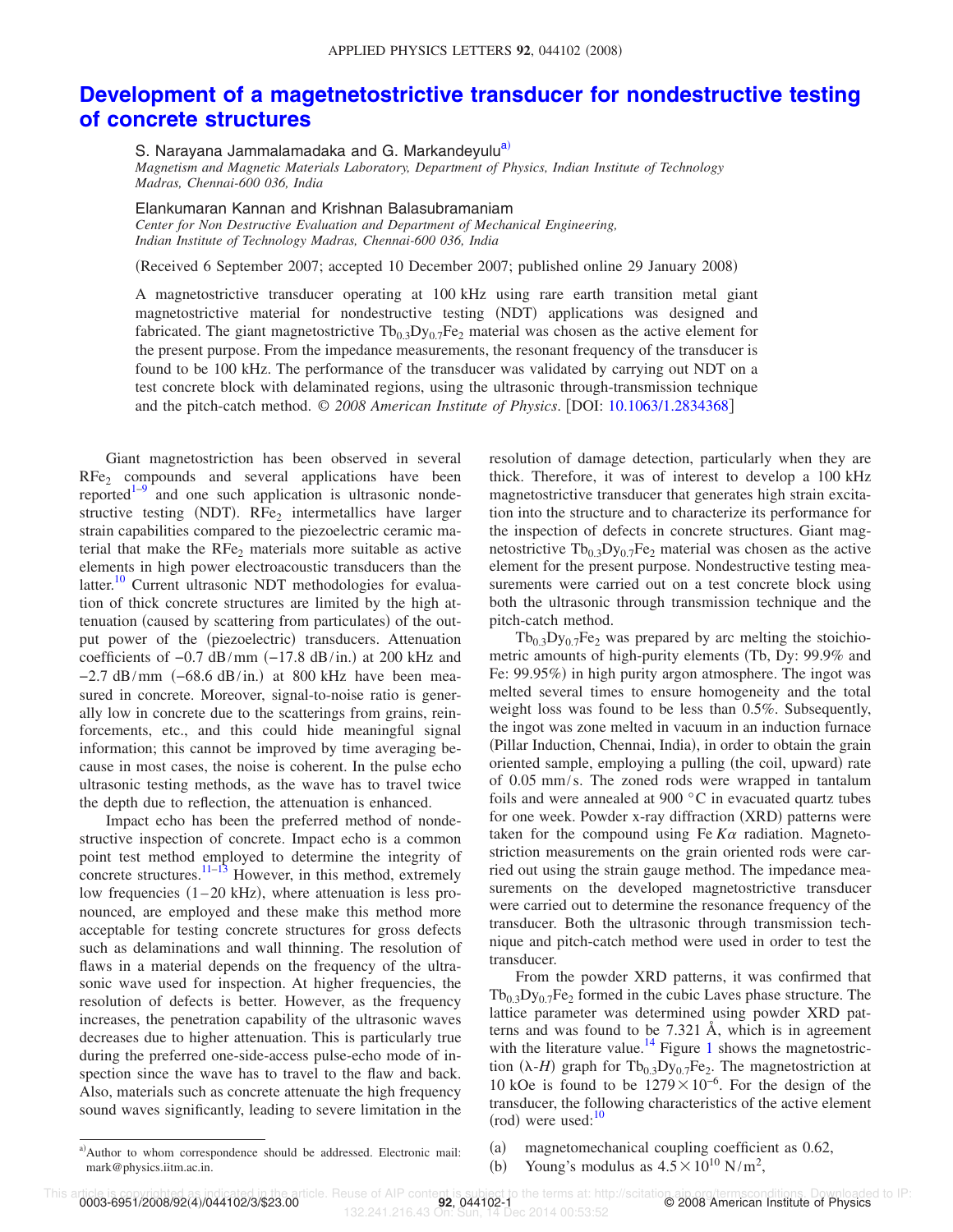

FIG. 1. Magnetostriction graph of  $Tb_{0.3}Dy_{0.7}Fe_2$ .

 $(c)$  speed of sound in the rod as 2125 m/s, and  $(d)$ Density of the rod as  $9.15 \times 10^3$  kg/m<sup>3</sup>.

A frequency of 100 kHz was chosen in order to identify the defects in concrete with high resolution. As the mechanical frequency of the rod is inversely proportional to its length, a rod of 11 mm length was chosen in order to obtain a resonant frequency of 100 kHz. The linear region in the magnetostriction curve was used for fixing the bias field to be 1500 Oe. Figure 2 shows the cross sectional view of the developed transducer. A permanent magnet was used to generate the bias field. A solenoid through which an alternating current was passed produced the excitation field. The number of turns in the solenoid was calculated to be 150. A screw mechanism was employed to prestress the active element to prevent it from a possible fracture under high dynamic drive. Figure 3 shows the frequency versus impedance graph of the developed magnetostrictive transducer. From the frequency dependence of the impedance, the resonance frequency is seen to be 100 kHz.

In order to test the transducer, the ultrasonic throughtransmission technique and the pitch-catch method were used. A high strength concrete bridge deck sample that had earlier been subjected to three point bending loading leading to the development of visible cracks at some locations was used as the test sample. The sample was 3000 mm long, 750 mm wide, and 900 mm thick. Along with the magneto-



FIG. 3. Frequency vs impedance graph of the magnetostrictive transducer.

strictive transducer, a commercially available 100 kHz piezoelectric transducer (referred to as PZT, subsequently) (Panametrics Inc., USA) was employed, as a detector.

The ultrasonic through transmission measurements were carried out by a PC based measurement system and the schematic diagram of the setup is shown in Fig. 4. The system consists of RITEC Inc., SNAP (RAM 5000). A commercially available couplant *D*-type gel was used to ensure good coupling of the ultrasonic waves between the transducers and the test sample. The results were displayed in the conventional rf *A*-scan mode, which represents the received ultrasonic signal in the form of the plot of the signal voltage versus time for a given transducer position. Figure  $5(a)$  shows the signal obtained from the 3 m concrete block when the magnetostrictive transducer was used as transmitter and the PZT was used as receiver in the through transmission mode. The velocity of the ultrasonic wave in concrete block of a given thickness can be determined by the equation  $v = D/T$ , where *D* is thickness of the concrete block and *T* is time taken for the signal to travel through the concrete block. The velocity was obtained to be 4341 m/s, which is comparable with the reported value in the literature.<sup>15</sup> Figure  $\frac{5(b)}{b}$  shows the signal obtained from the 3 m concrete block when both the transmitter and receiver were two similar PZTs, again in the through transmission mode. It is seen that the signal received was significantly weak when the PZT was used as the transmitter compared to the case when the magnetostrictive transducer was the transmitter.



spection of concrete structures that are accessible from only

**PZT** transducer

Computer

In order to evaluate the utility of this transducer for in-

Test sample

Coupling material

Magnetostrictive transducer

**RITEC RAM** 

5000

 $0<sub>0</sub>$ 

 $0<sub>0</sub>$ 

**SNAP** 

 $000$ 



 $0<sup>0</sup>$ 

lo a

nп

Oscilloscope

FIG. 2. Cross sectional view of the magnetostrictive transducer. technique. 132.241.216.43 On: Sun, 14 Dec 2014 00:53:52